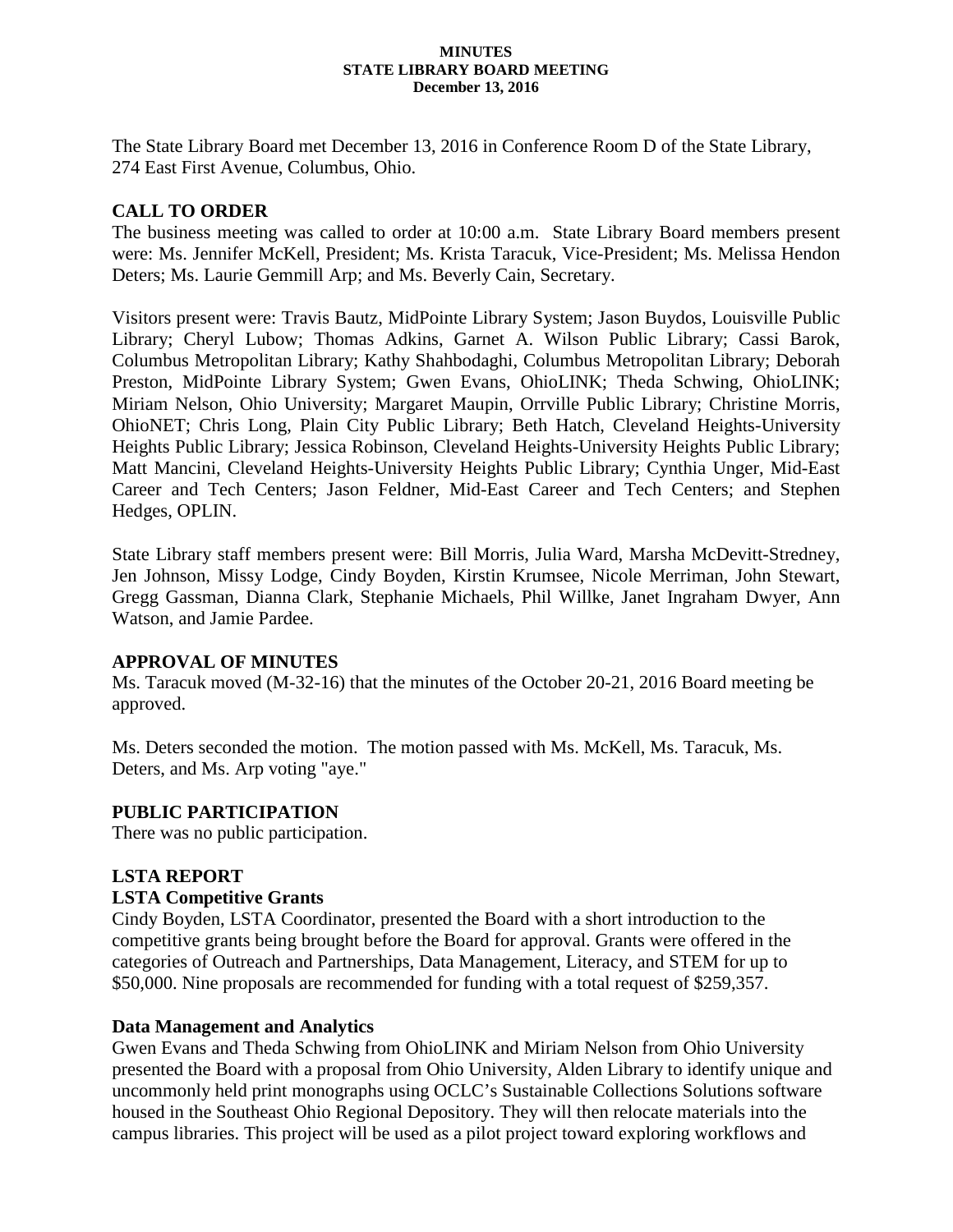workloads required to implement a new storage model for important print collections amongst OhioLINK institutions. Ms. Arp asked if there is room at the libraries for the materials and Ms. Evans explained that the libraries have committed to make room. Ms. Cain asked if the collections include federal and other government documents. Ms. Evans explained that only monographs are part of the pilot study but government documents may be considered going forward.

Ms. Arp moved (M-33-16) that a Library Services and Technology Act (LSTA) grant in the amount of \$46,208 from FFY16 funds be awarded to the Ohio University, Alden Library for a Data Management & Analytics project for the period of January 1, 2017–September 30, 2017.

Ms. Taracuk seconded the motion. The motion passed with Ms. McKell, Ms. Taracuk, Ms. Deters, and Ms. Arp voting "yes."

# **Literacy**

Beth Hatch, Jessica Robinson, and Matt Mancini from Cleveland Heights-University Heights Public Library presented the Board with a proposal to purchase music production-related technology and contracted services of specialized music and technology professionals to provide programming that will teach at-risk youth the technological skills related to music production in a supportive, collaborative learning environment. The program will have an eight-week series of classes for up to twelve students in grades 8-12 from the Cleveland Heights-University Heights School District. Through the program, teens will explore and learn technology skills including recording, mixing, editing, and producing music. Ms. Taracuk asked if the program would be for twelve students for the entire run or for each week. Ms. Hatch explained that the same twelve students would participate for the entire duration, but that they hope to offer the program two to three times a year. Ms. Arp asked if students and mentors would keep in touch after the program and Ms. Hatch answered that it is their hope that they do.

Kathy Shahbodaghi and Cassi Barok from Columbus Metropolitan Library presented the Board with a proposal to improve Reading Buddies, a targeted early elementary literacy program, via partner evaluation, professional staff development, and emergent literacy technology. This project targets students in grades K-3 in ten public schools as well as charter and private schools in Franklin County and pairs students with a Reading Buddy for fifteen minutes of one-on-one reading time. The project will be evaluated by matching Reading Buddies attendance rates with classroom data from Learning Circle Education Services. Results of the Third Grade Reading Assessment will be tracked to monitor the impact. Ms. Arp asked why fifteen minutes was chosen as the length of time to read. Ms. Shahbodaghi explained that they chose fifteen minutes for scheduling reasons.

Ms. Taracuk moved (M-34-16) that Library Services and Technology Act (LSTA) grants from FFY16 funds be awarded to the following libraries in the specified amounts for Literacy and Other Topics projects for the period of January 1, 2017–September 30, 2017:

| Cleveland Heights-University Heights Public Library | \$7,373  |
|-----------------------------------------------------|----------|
| Columbus Metropolitan Library                       | \$22,500 |

Ms. Deters seconded the motion. The motion passed with Ms. McKell, Ms. Taracuk, Ms. Deters, and Ms. Arp voting "yes."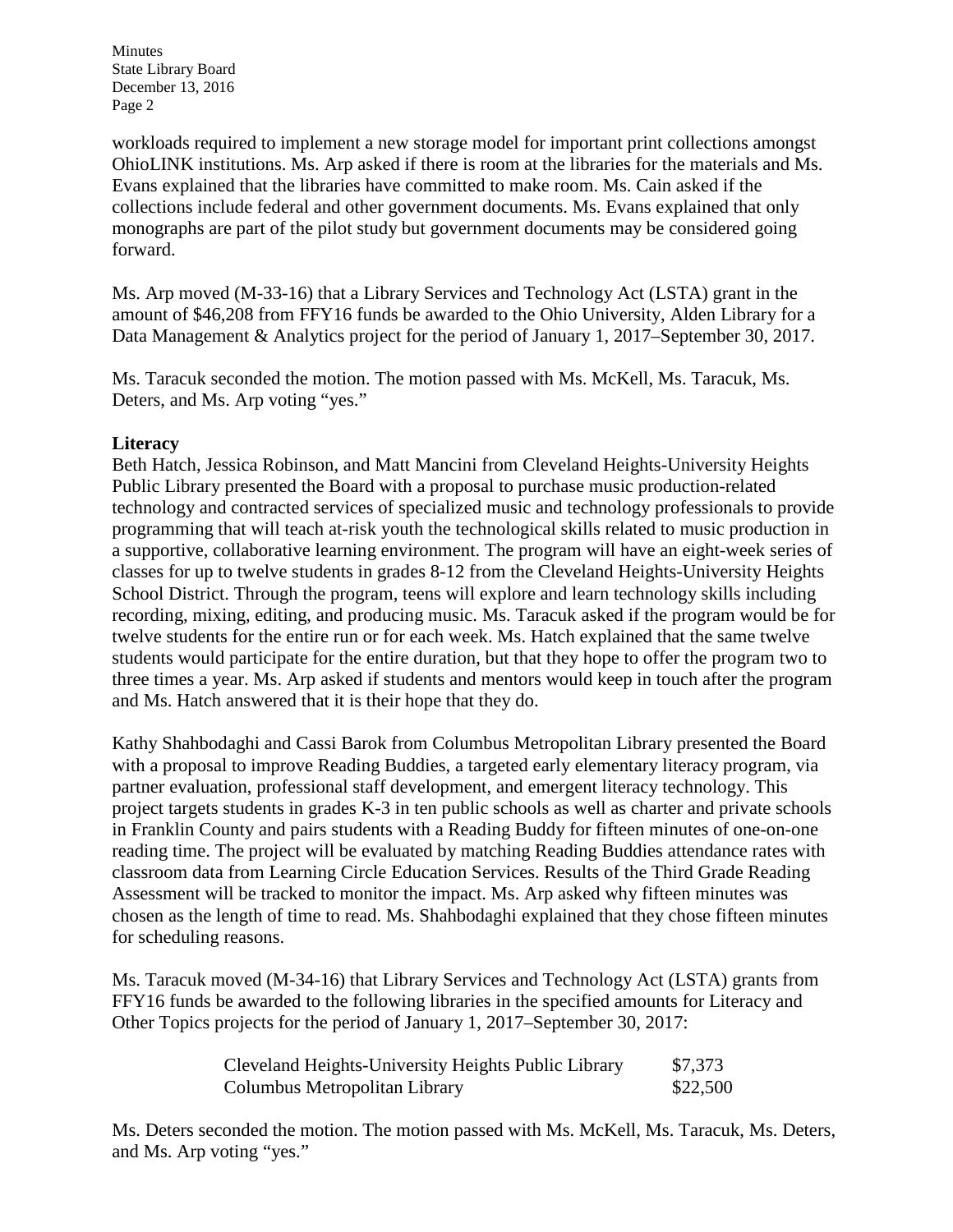#### **Outreach and Partnerships**

Tom Adkins from Garnet A. Wilson Public Library presented the Board with a proposal to purchase secure, quality display cases to house the John Jackson Rockshelter Collection, a donated collection of over 2,500 Native American artifacts that originated and were discovered in Pike County, Ohio. The Pike Heritage Museum lacks the space and resources to accept the collection, so the library was offered the collection. Garnet A. Wilson Public Library hopes the project will strengthen its partnership with the Pike Heritage Museum by providing public access to the collection and by hosting educational programs related to the history of the artifacts and their discovery. It also hopes to increase the cultural education of its community. Ms. McKell asked if there is a database to describe the artifacts and Mr. Adkins explained that there is. Ms. Arp asked if the collection would be on loan or if the library would own the collection. Mr. Adkins answered that the library would own the collection.

Travis Bautz and Deborah Preston from MidPointe Library System presented the Board with a proposal to purchase a bookmobile to enable the MidPointe Library System to reach underserved populations in its service district who may otherwise lack access to library materials and services. The library will establish a dynamic series of mobile programming specifically focusing on children and seniors that are more likely to have limited access to transportation or library services. Ms. Taracuk asked if there would be a schedule or if the bookmobile would be used as needed. Mr. Bautz explained that he would like to have a combination of the two. Ms. Deters asked if all the funds would be used to purchase the bus and Mr. Bautz replied that they would be. She also asked if there would be money in the library's budget for upkeep and Mr. Bautz explained that there would be.

Chris Long from Plain City Public Library presented the Board with a proposal to purchase technology and equipment in order to create enrichment opportunities and provide digital audiovisual preservation for populations of all ages and abilities in communities throughout the library's service district. This project will educate community partners and residents in the use and history of information storage and transmission services through hands-on, multigenerational programming to aid in the efficient digital archiving of analog audiovisual media. Ms. Arp asked how training will work. Ms. Long explained that the Technology Services Librarian will train other staff, who will then train community members. Ms. Arp also asked about the plan for preservation of the digital files. Ms. Long replied that there will be no onsite storage, and community members will store their own content. Ms. Taracuk asked how the library will promote the project. Ms. Long explained that the library's marketing will be targeted by township using community profiles.

Ms. Taracuk moved (M-35-16) that that Library Services and Technology Act (LSTA) grants from FFY16 funds be awarded to the following libraries in the specified amounts for Outreach and Partnership projects for the period of January 1, 2017–September 30, 2017:

| Garnet A. Wilson Public Library | \$24,000 |
|---------------------------------|----------|
| MidPointe Library System        | \$50,000 |
| Plain City Public Library       | \$49,999 |

Ms. Deters seconded the motion. The motion passed with Ms. McKell, Ms. Taracuk, Ms. Deters, and Ms. Arp voting "yes."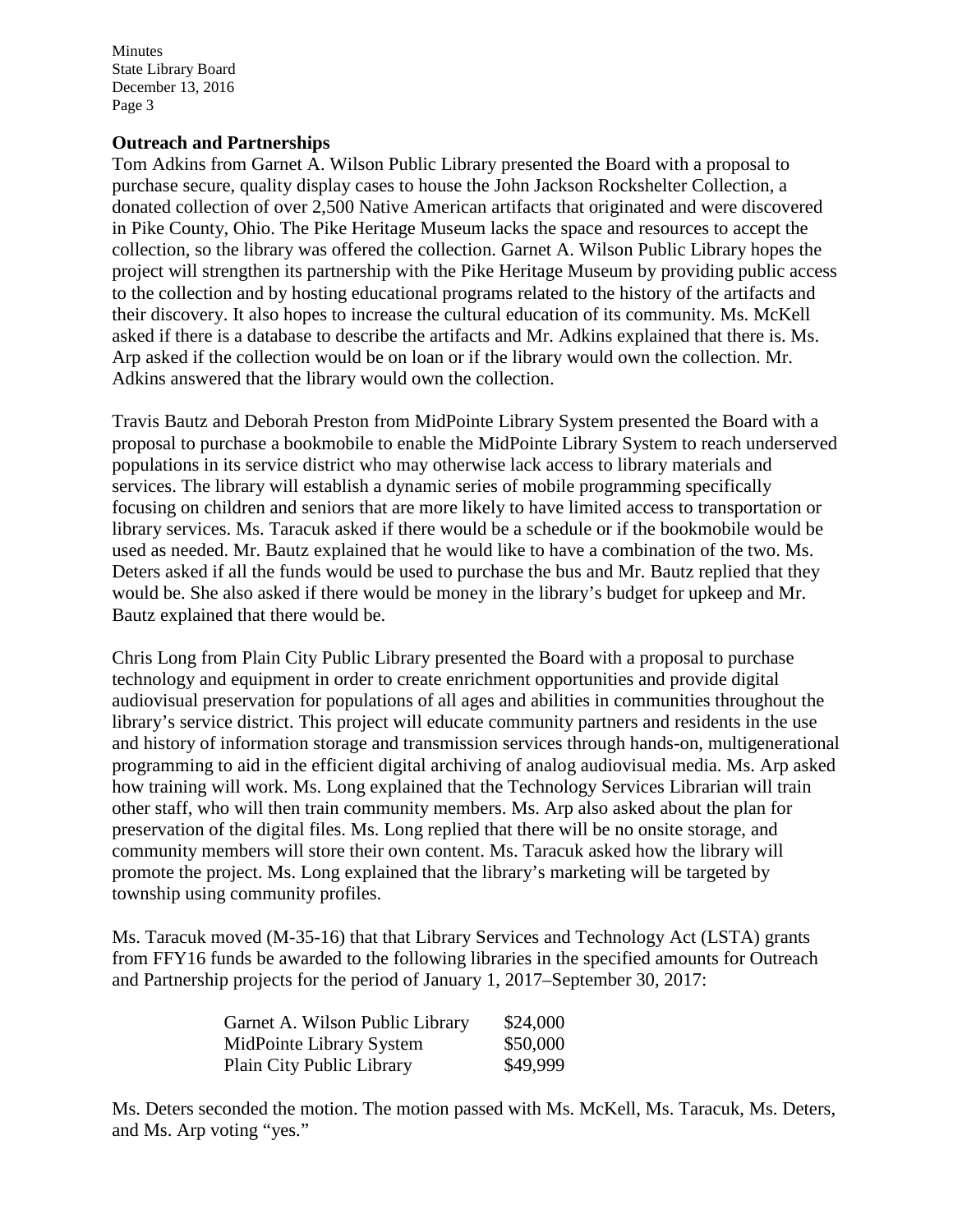#### **STEM**

Jason Buydos from Louisville Public Library presented the Board with a proposal to create an innovative model of collaboration between the library and the Louisville City School District. The STEM Squad after school program will allow STEM to be taught in a fun/relaxed environment that the school cannot provide to its students due to lack of time throughout the school day. Each group of students will be comprised of fifteen or fewer students in grades 4-8 and every nine weeks there will be different participants. Ms. McKell asked for examples of the topics that will be covered. Mr. Buydos explained that kits on animation, music, and the like will be used, as well as 3D printing, robotics, and other topics covering a wide spectrum. Ms. Taracuk asked about the logistics of all the classes. Mr. Buydos explained that there will be one class per grade, per week. Ms. Taracuk asked if funds would be used to pay teachers' salaries. Mr. Buydos explained that teachers will be paid as contract employees. Ms. McKell asked if lesson plans have been created yet and Mr. Buydos replied that they have not. Ms. McKell mentioned that this is a large commitment and Mr. Buydos agreed. Ms. Taracuk asked what the minimum number of students they would need to run the program would be and Mr. Buydos replied that he doesn't anticipate a lack of interest. Ms. Taracuk asked how many times the library would replicate the program throughout the year and Mr. Buydos explained that they would like to offer the program four times a year.

Cynthia Unger and Jason Feldner from Mid-East Career and Tech Centers presented the Board with a proposal to equip the Media Center with materials and equipment for an Entrepreneur iLab for Digital and Entrepreneurial Literacy. The iLab will serve as a unique collaboration and educational space designed for students to foster their entrepreneurial creativity and develop 21<sup>st</sup> century skills. Examples of the equipment to be purchased are a 3D printer, a 3D scanner with turntable, and collaboration tables with display monitors. Participants will be surveyed to gauge changes in skill sets, knowledge application, increased creativity, and ability to develop ideas into marketable endeavors. Ms. Taracuk asked when the students would be using the iLab and whether or not programs have requested to integrate the program into the curriculum. Ms. Unger and Mr. Feldner explained that students will have time before and after classes as well as during lunch and there has been some interest from teachers. Ms. Taracuk asked what would be considered a success rate. Mr. Feldner replied that he thinks the project would be successful if there is participation with the career tech programs and the ability to give students the freedom to be creative and think about entrepreneurship rather than raw numbers. Ms. Taracuk asked how she can rationalize funding this project and not ones from the rest of the state and wanted to know how many students would be using the equipment. Ms. Unger explained that there has been interest from teachers who want to do these things but don't have the funds. She sees it as a great resource that would be available to students and it's possible that certain programs will have class time to use the iLab. Mr. Feldner said that they may reach out to partner schools as well.

Margaret Maupin from Orrville Public Library presented the Board with a proposal to purchase games, circuit components, art supplies, Chromebooks, and iPads to be used in an after-school STEAM club with librarian-led exploration by children in grades 4-6 from Orrville City School District and the surrounding area. The program will gather children from all socioeconomic groups to explore STEAM ideas together. Tools made available through this grant will enrich the children's activities as they discover the real-life applications for STEAM concepts. The goal is to reach at least fifteen children per session for three or more sessions. Ms. Deters asked how often the club would be offered. Ms. Maupin explained that the club would be offered sixteen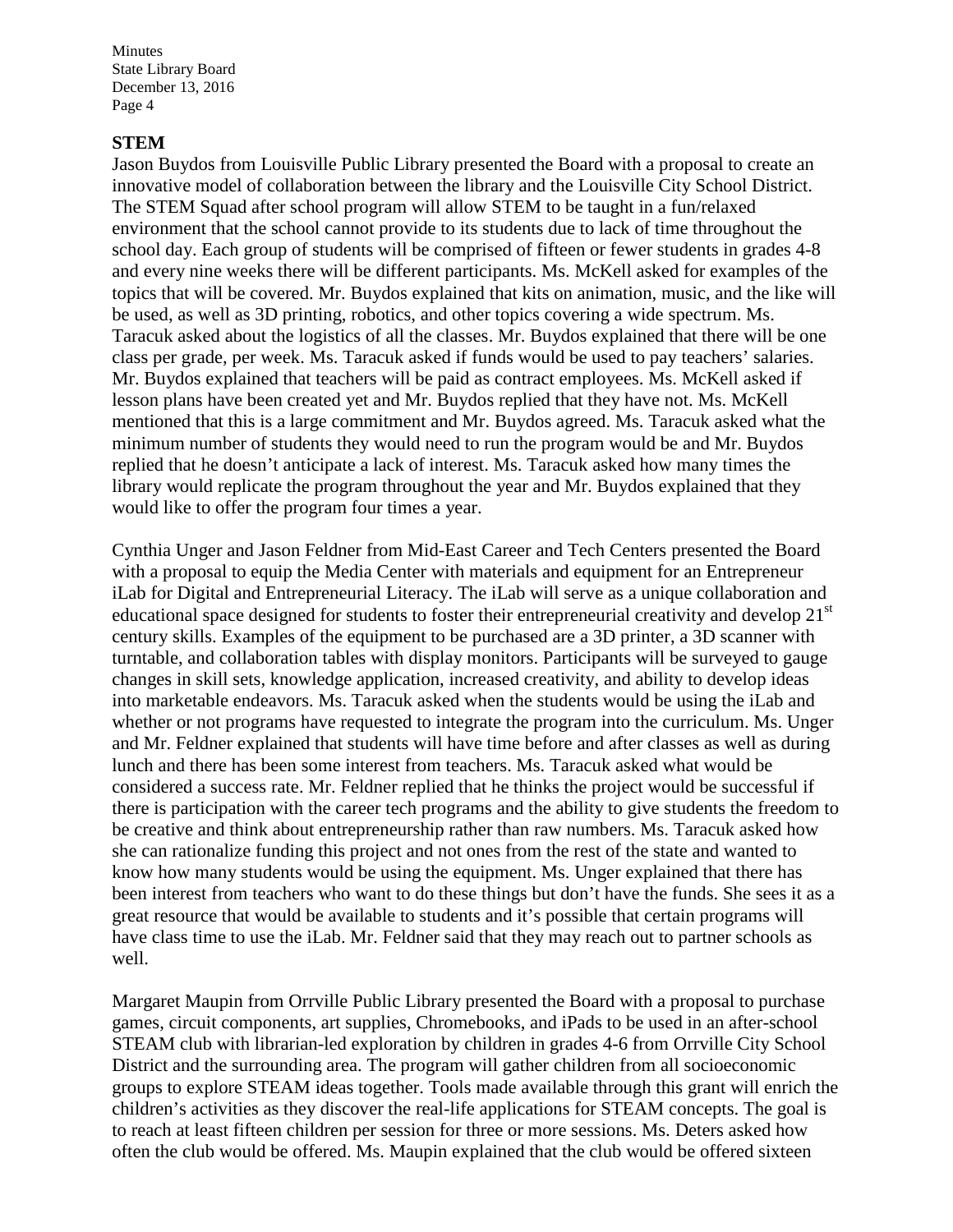times. Ms. Taracuk asked what STEAM training the staff has had. Ms. Maupin replied that the staff has not had training but has been doing research about STEAM.

Ms. McKell asked the Board if anyone was prepared to make a motion on the STEM grants before them. No one was prepared to make a motion. The Board expressed that they need further clarification of the projects before voting on them. The Board did not take action on the STEM grants.

# **STATE LIBRARIAN'S REPORT**

# **Signage in the Stacks: Wayfinding by Design**

Marsha McDevitt-Stredney, Director, Marketing and Communications, presented the Board with her poster session from the Academic Library Association of Ohio (ALAO) conference about her project entitled Signage in the Stacks: Wayfinding by Design. It was Ms. McDevitt-Stredney's goal to improve user experience in location and discovery in the State Library. The idea was to clean everything up and make signage and branding consistent throughout the library. There were four levels to the project: level one included the signs at the tops of the shelf end panels, level two included the signs hanging in the rows, level three included end panel signs for ranges, and level four included auxiliary signs.

# **October 2017 Meeting Date**

Beverly Cain, State Librarian, proposed moving the October meeting from October 19 to October 26 to be held in conjunction with the last in-person session of ILEAD at Mohican State Park. The Board agreed to the change to be able to participate in ILEAD.

## **New Staff Introductions**

Ms. Cain introduced three new employees to the Board. Phil Willke was promoted from Library Assistant 2 in Circulation to Librarian 2 in Research and Catalog Services. Mr. Willke's experience includes working at the Dublin Branch of Columbus Metropolitan Library, Nationwide Library, and the Consumer Health Library at Mount Carmel Hospital. He earned a Bachelor's Degree from The Ohio State University and a Master of Library and Information Science from Kent State University School of Library and Information Science. Jen Johnson was promoted from Electronic Resources Librarian in Research and Catalog Services to Library Consultant working with DPLA in Library Programs and Development. Ms. Johnson's work experience includes working at Ohioana Library and Worthington Libraries. She earned a Master of Library and Information Science from Kent State University School of Library and Information Science and a Bachelor of Fine Arts from The Ohio State University. Stephanie Michaels joined the State Library staff as a Librarian 2 in Research and Catalog Services. Ms. Michaels earned a Master of Library and Information Science from Kent State University School of Library and Information Science, a Juris Doctorate Degree from University of Illinois College of Law, and a Bachelor's Degree from Miami University. Her work experience includes working at Ohioana Library, Ohio History Connection, McGraw-Hill Education, and she also worked as an attorney.

# **UNFINISHED BUSINESS**

## **State Library Board Nomination**

Bill Morris, Governmental Affairs Coordinator, reviewed the nomination process for Board Member appointment. The State Library received no nominations in addition to Ms. McKell's nomination for reappointment. Mr. Morris explained that the State Board of Education meets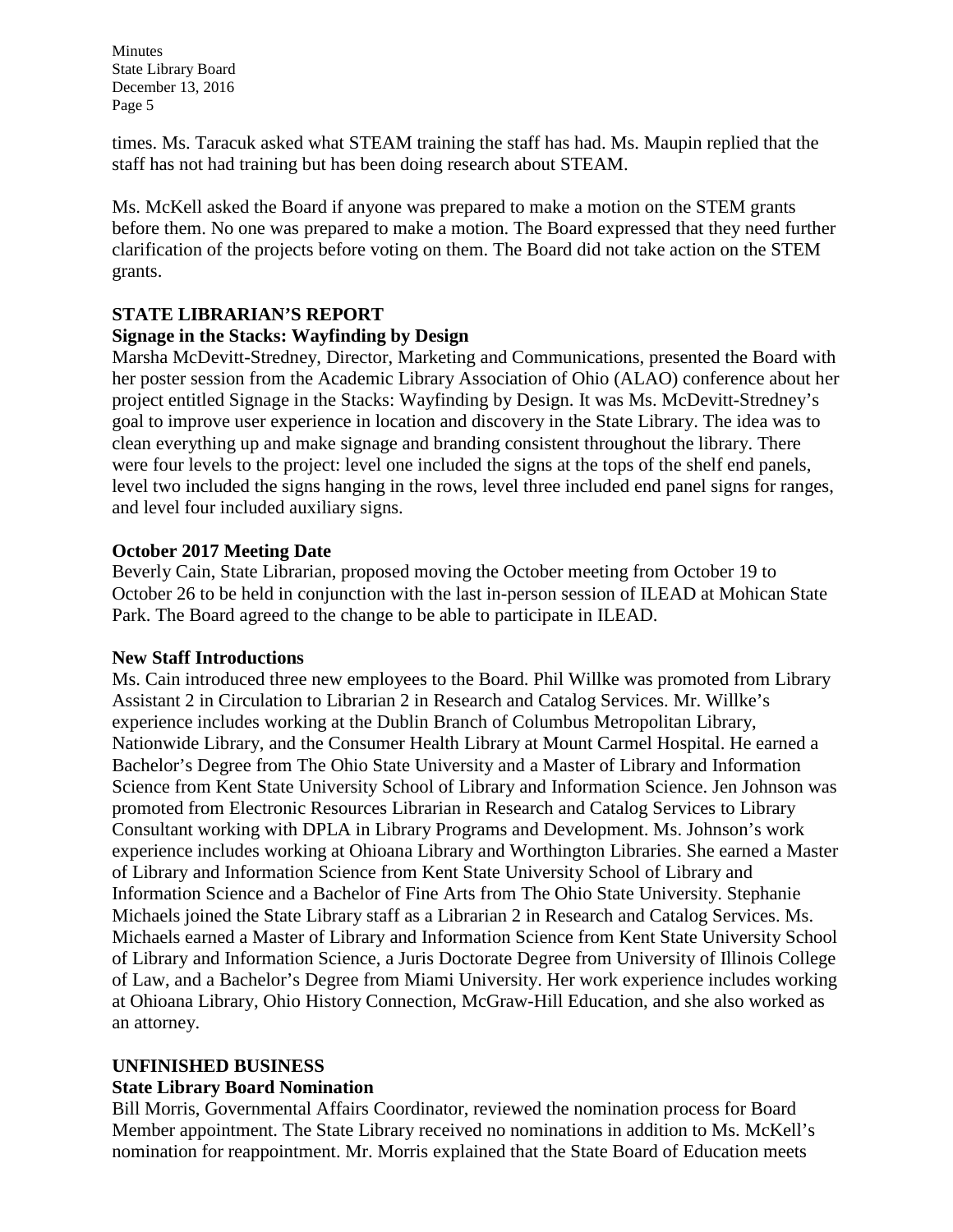again before the State Library Board and should appoint a State Library Board member at that meeting. The Board directed Ms. Cain and Mr. Morris to send Ms. McKell's nomination to the Board of Education for reappointment.

# **NEW BUSINESS**

# **Board Development Topics for 2017**

Ms. Cain proposed to the Board the following Board Development topics for 2017:

January 2017 – Barry McKew – Ohio Attorney General's Office – What Board Members Need to Know from a Legal and Ethical Standpoint March 2017 – Meeting to be held at the OCLC Campus – Tour of OCLC – possible optional

tours of local school libraries after the meeting May 2017 – Annual Board Development Conference – Dayton Metro Library October 2017 – ILEAD USA Ohio at Mohican State Park and Lodge

The Board agreed to these topics for 2017.

## **Retirement Resolutions**

Ms. McKell presented Cheryl Lubow with an Acknowledgement of Service from the Governor's Office and the following Resolution from the State Library Board:

**WHEREAS**, Cheryl Lubow has been a dedicated public employee for over 38 years; and

**WHEREAS**, Cheryl Lubow worked at the Grandview Heights Public Library for 24 years and the State Library for 13 years; and

**WHEREAS**, Cheryl Lubow worked as a government documents reference librarian and general reference librarian, providing valuable research and outreach services to state employees, libraries and the public and offered excellent customer service and a cheery disposition to all patrons; and

**WHEREAS**, Cheryl Lubow showed commitment to the field of government documents by being active in the Government Documents Roundtable of Ohio and chaired its Nominating and Marketing Committees, most notably by helping to develop yearly displays at the Statehouse since 2014; and

**WHEREAS**, Cheryl Lubow was a cheerleader for chat reference services and chaired KnowItNow24x7's Quality Assurance Committee from 2009-2015 with the goal of ensuring quality chat service across the state and served as KnowItNow24x7's interim program coordinator in 2015; and

**WHEREAS**, Cheryl Lubow successfully adapted to new services and technologies, including the ongoing transformation of content delivery to patrons;

**NOW, THEREFORE, BE IT RESOLVED**, that on this day, December 13, 2016, the State Library Board on behalf of the State Library of Ohio and its customers, hereby thanks Cheryl